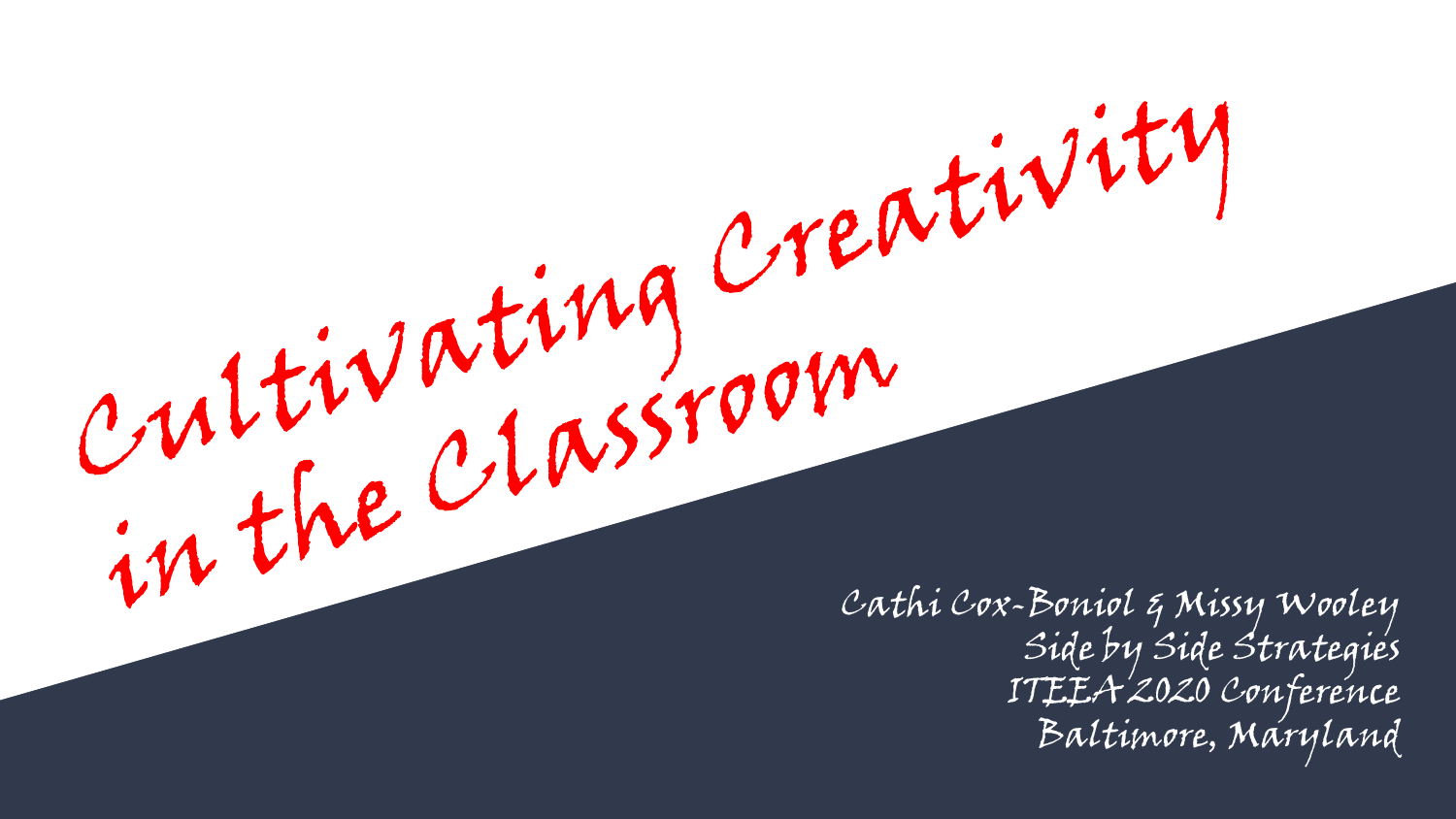#### **GALLERY WALK**

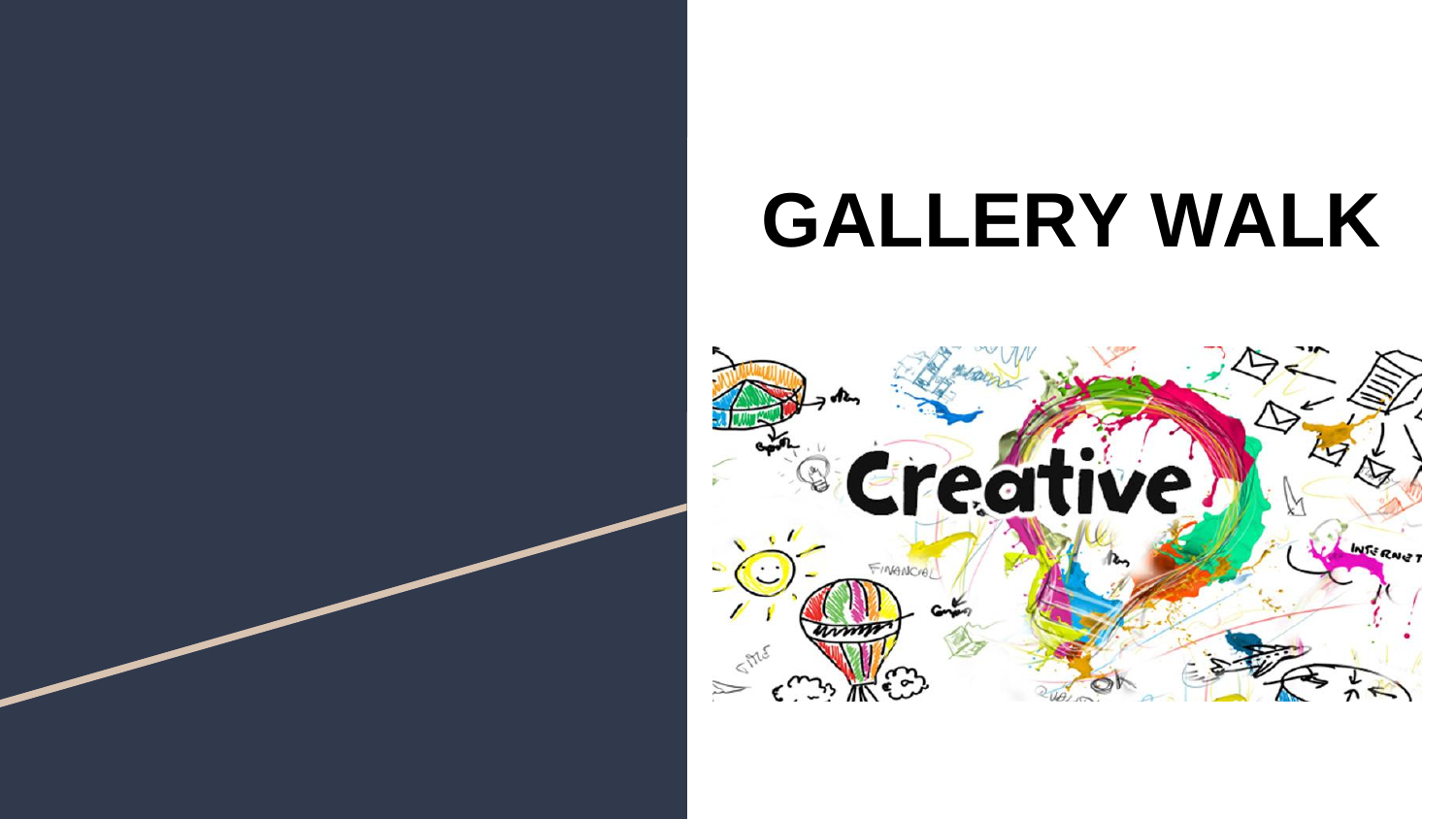### **Creativity**

#### the ability to come up with ideas or artifacts that are new, surprising and valuable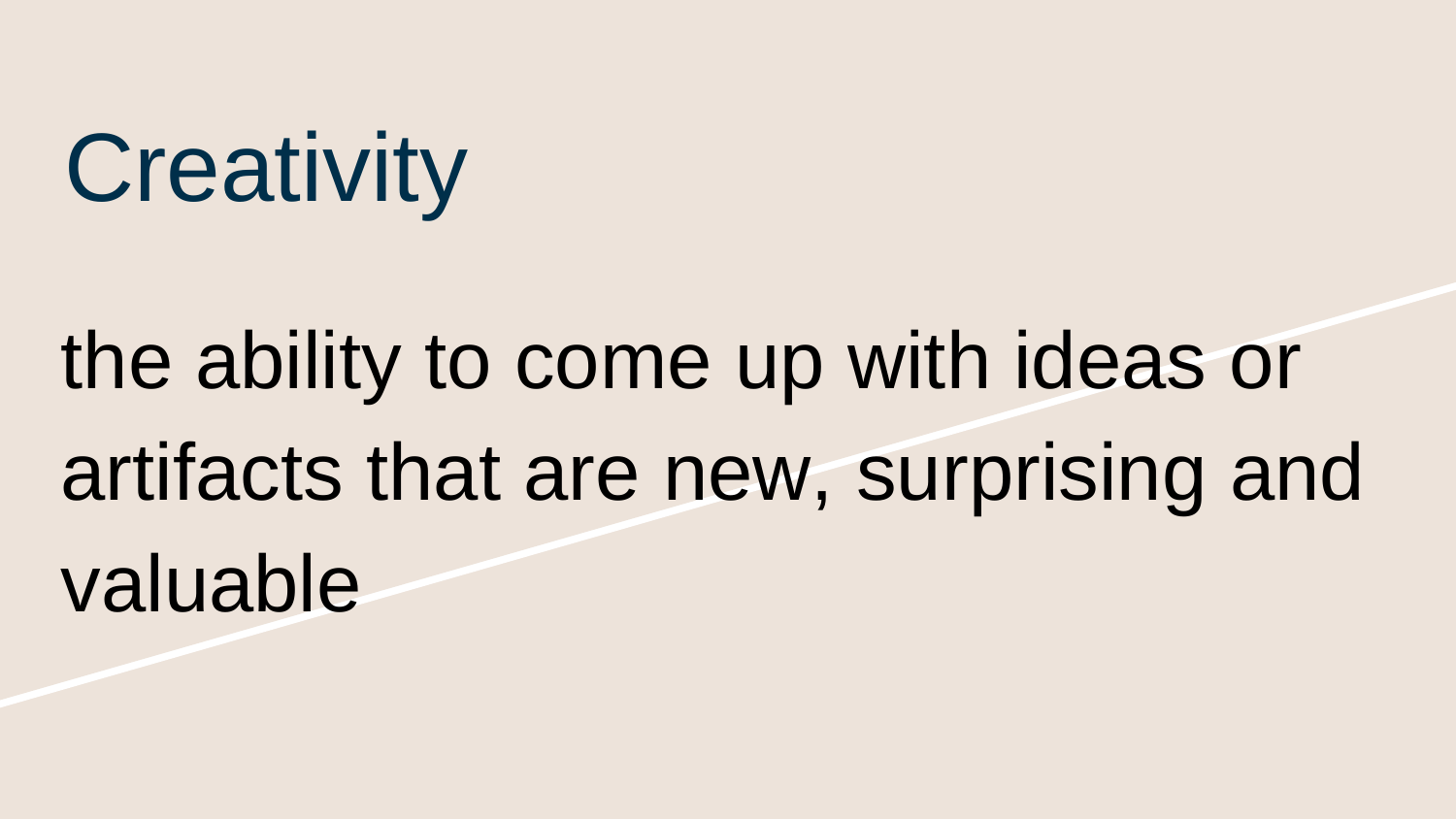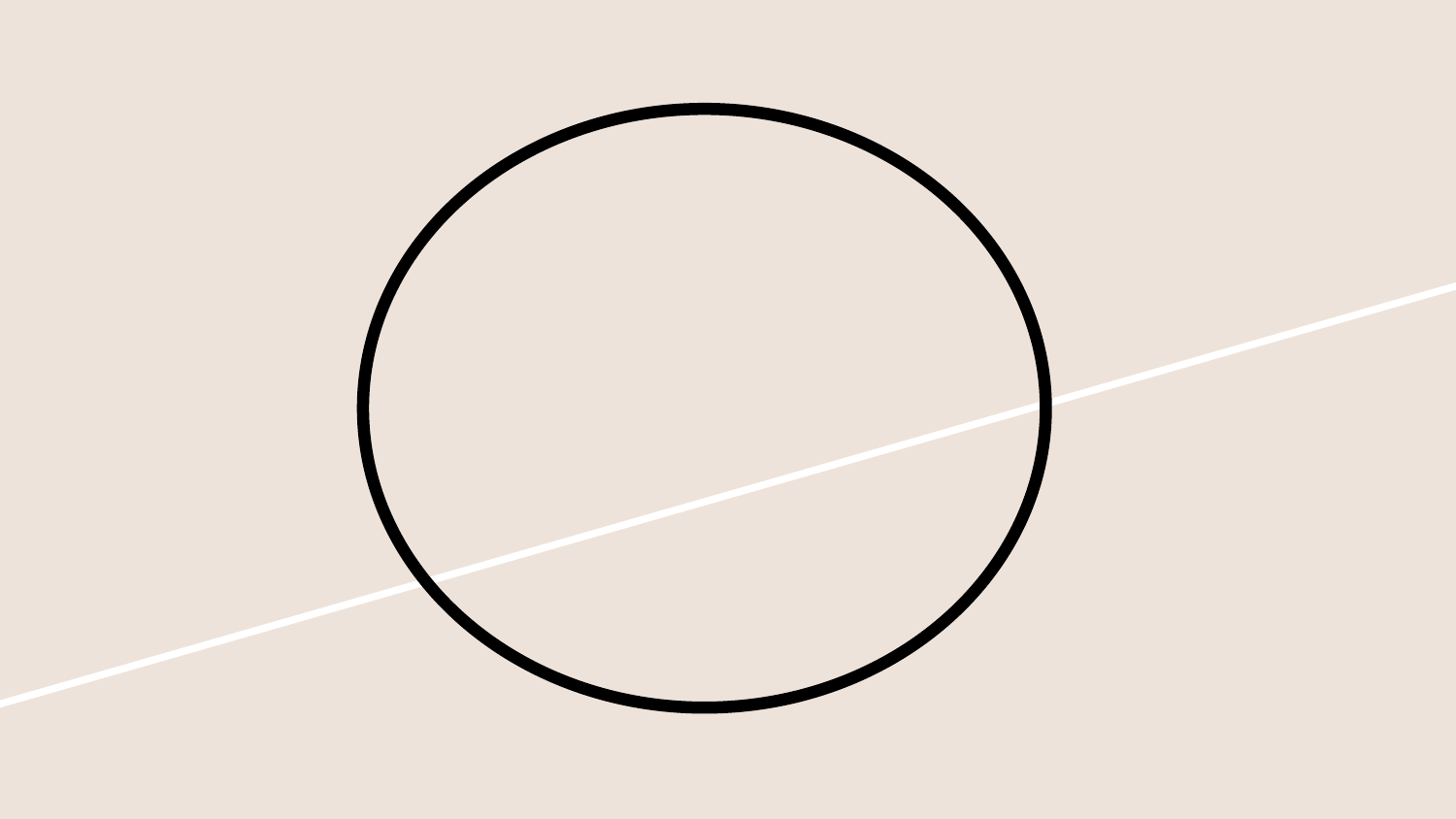Eye of an ogre; looking down a straw; my mother's mouth when she's mad; time; stain of milk on my shoe, a very sad sun; **a** hole in my dad's shirt; a melted ice cream cone; a squished banana slice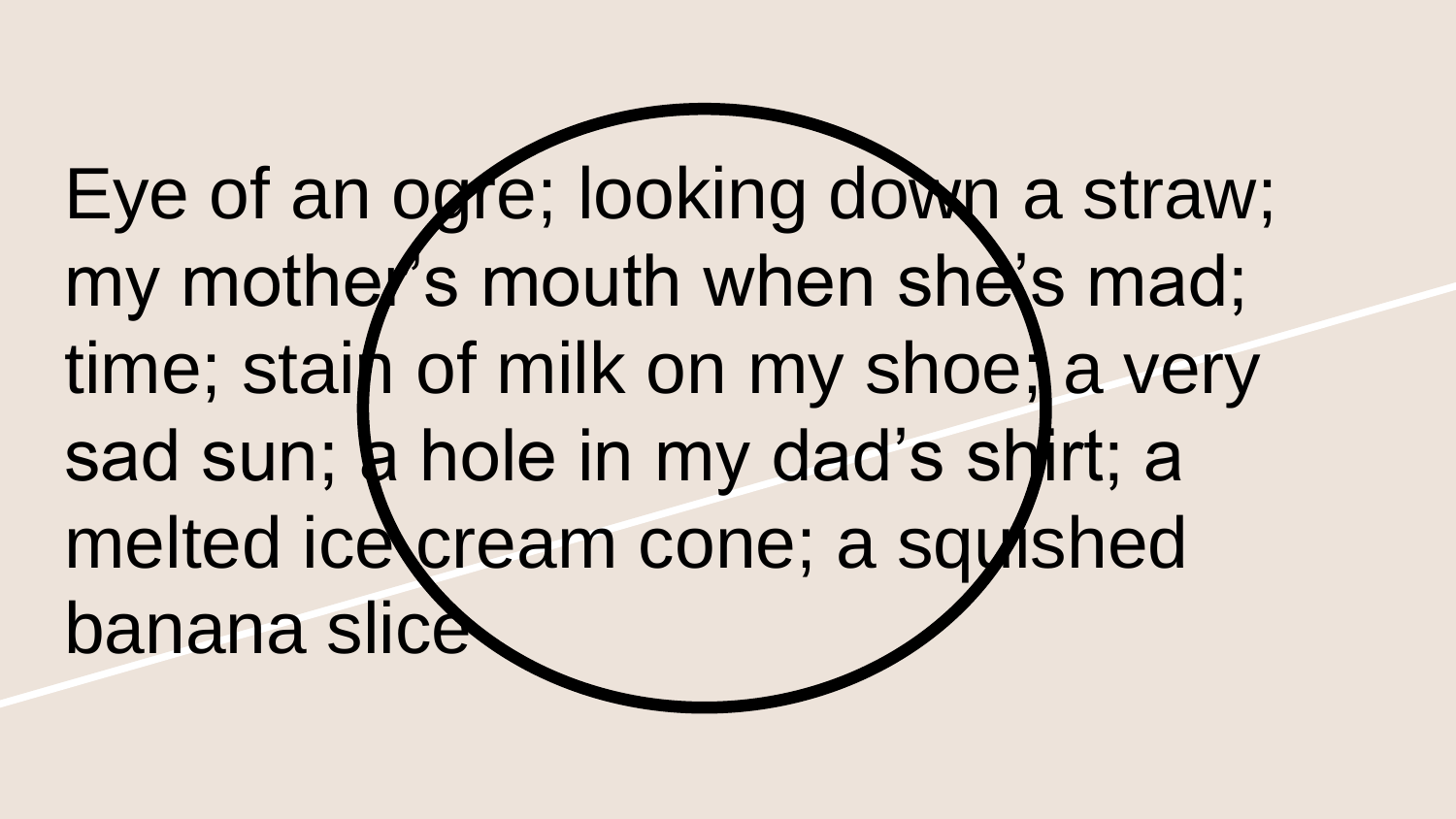

On average, 98% of three year olds have a genius level of creative thinking.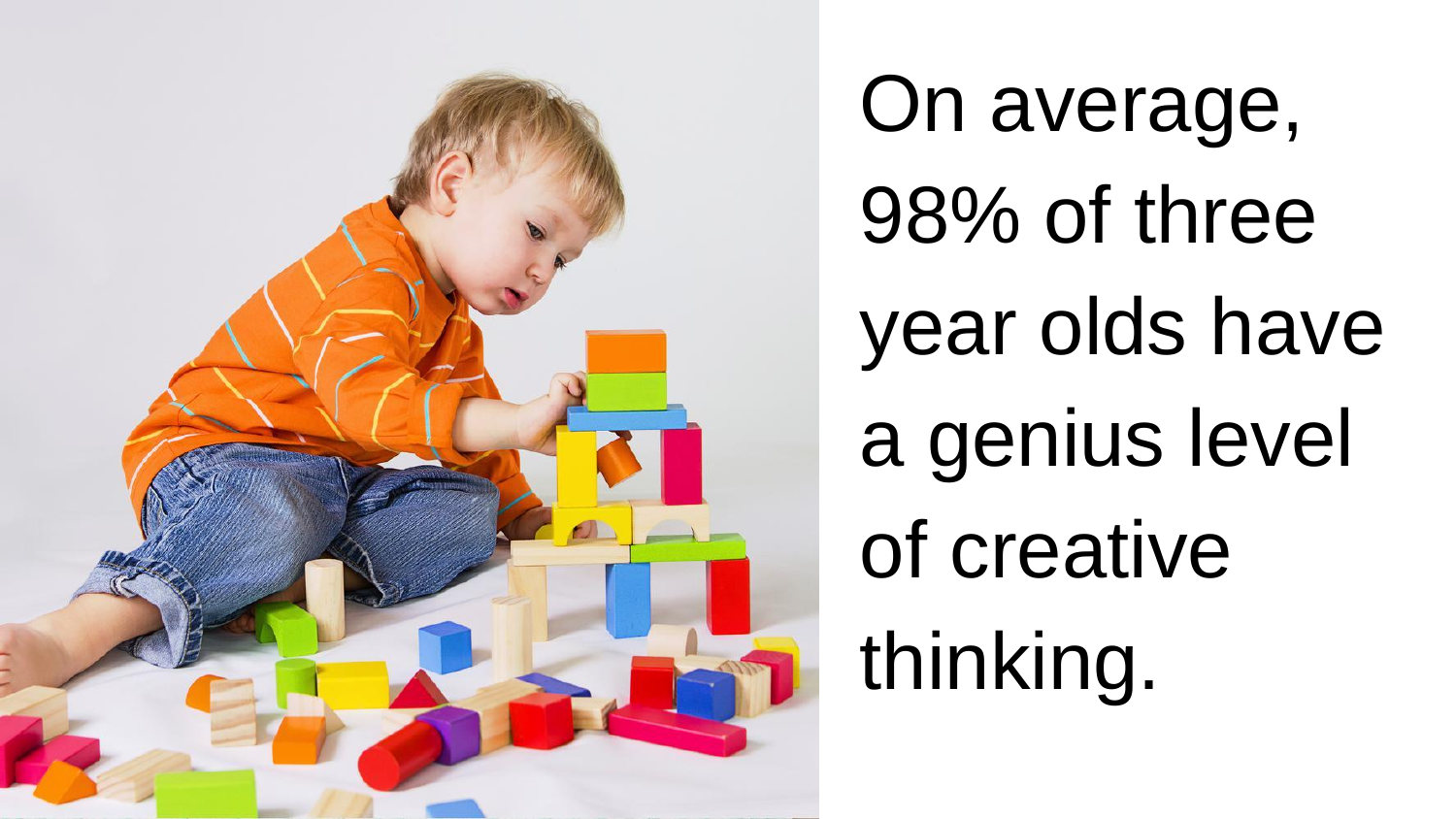

## Meet Mia who is 5.

### She uses about 80% of her creative potential.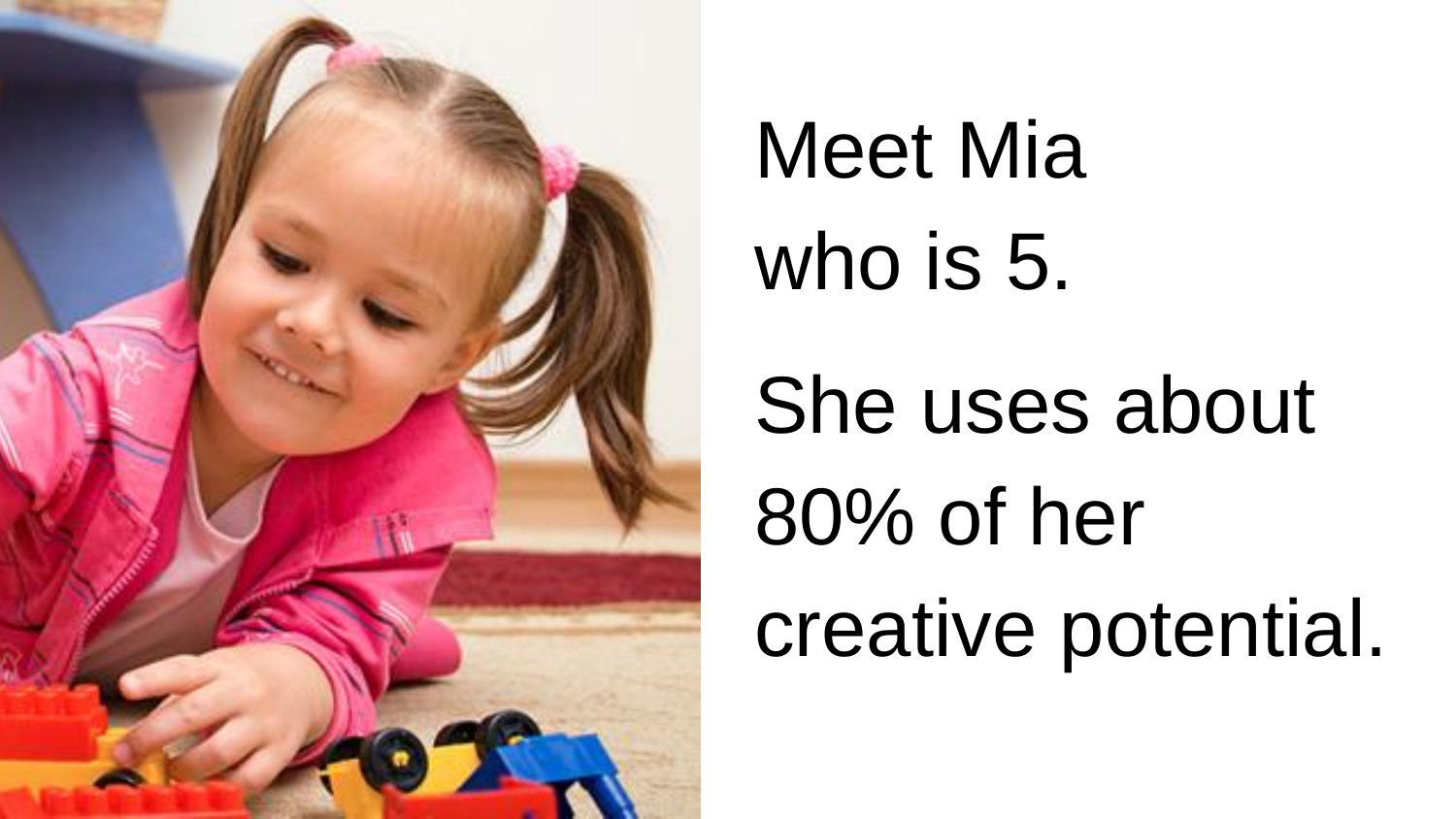

By age 12, our students' creative potential has declined to 2%.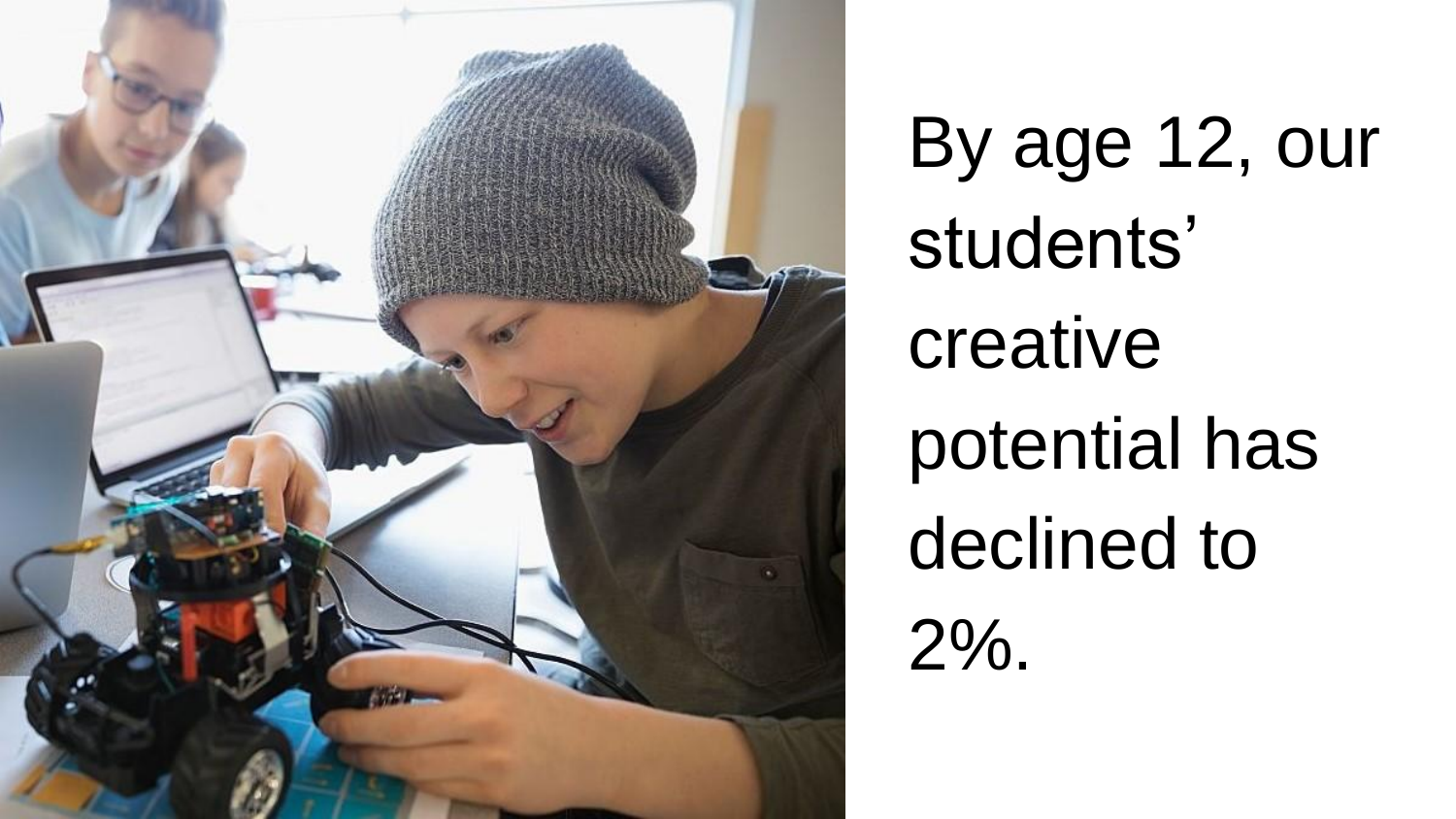

Less than 2% of us retain genius level creative skills by the time we're 25.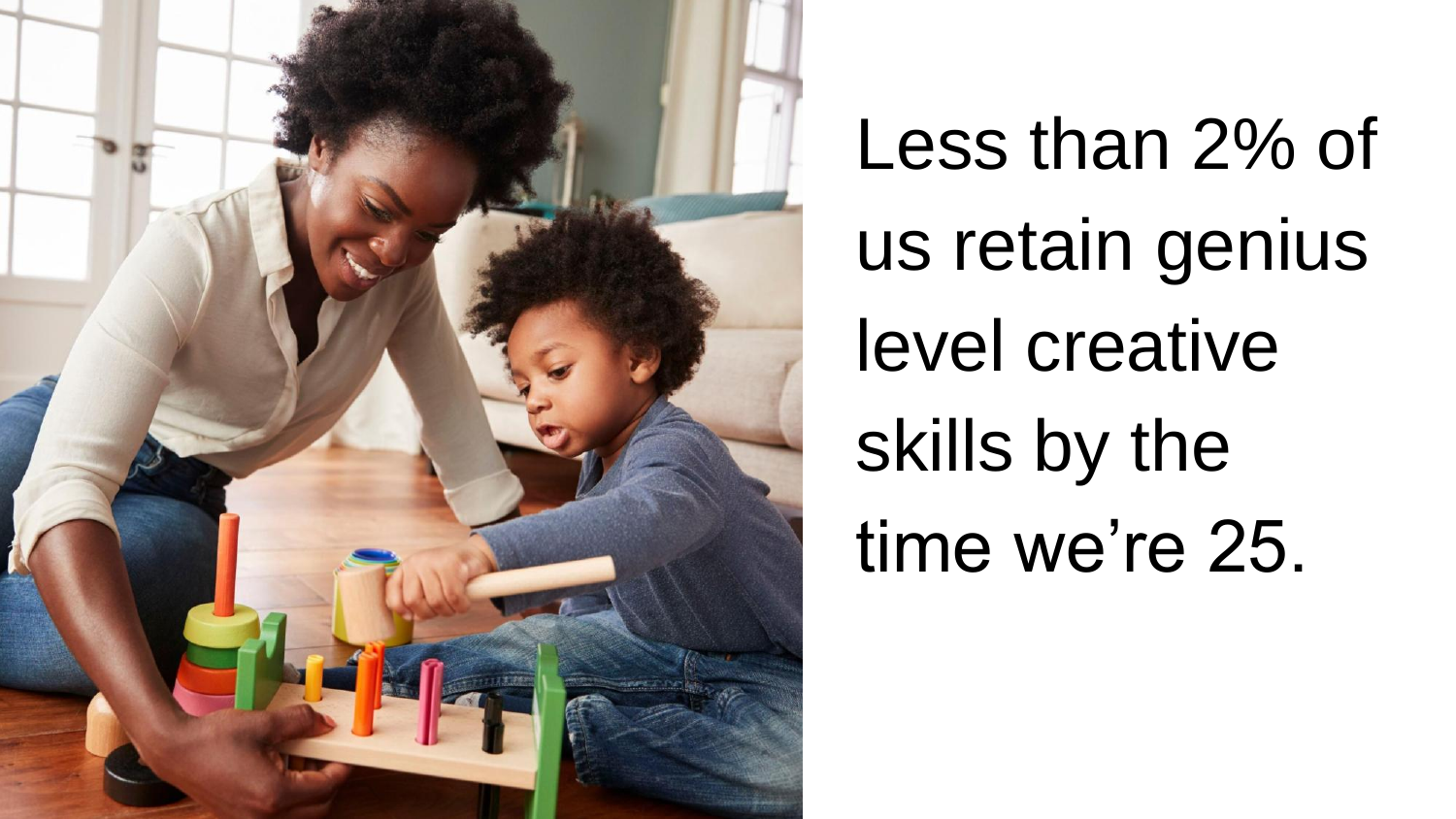The correlation between childhood creativity and adult accomplishment is 3X as strong as IQ and adult accomplishment.

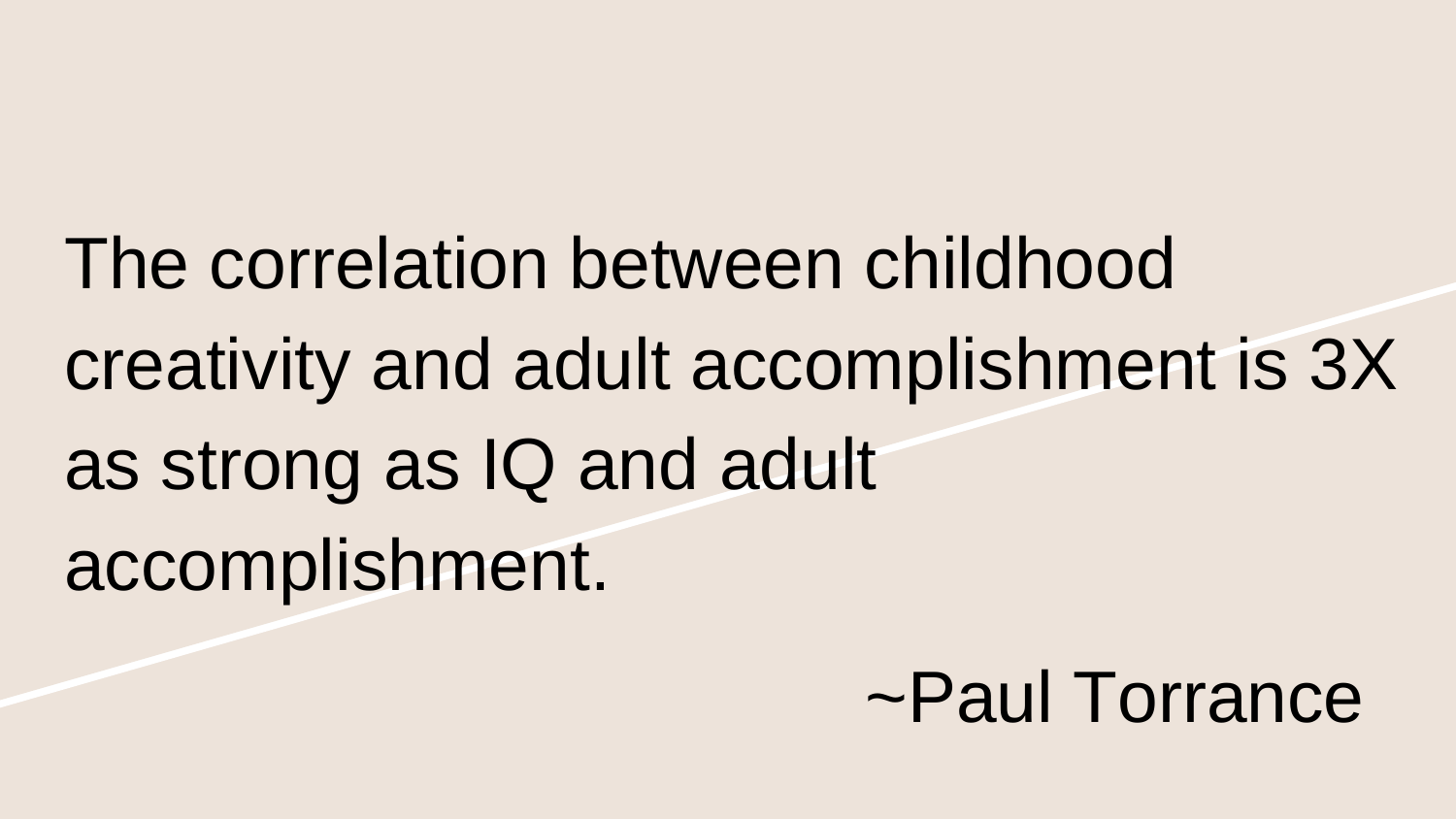

We want our students to feel comfortable thinking outside of the box.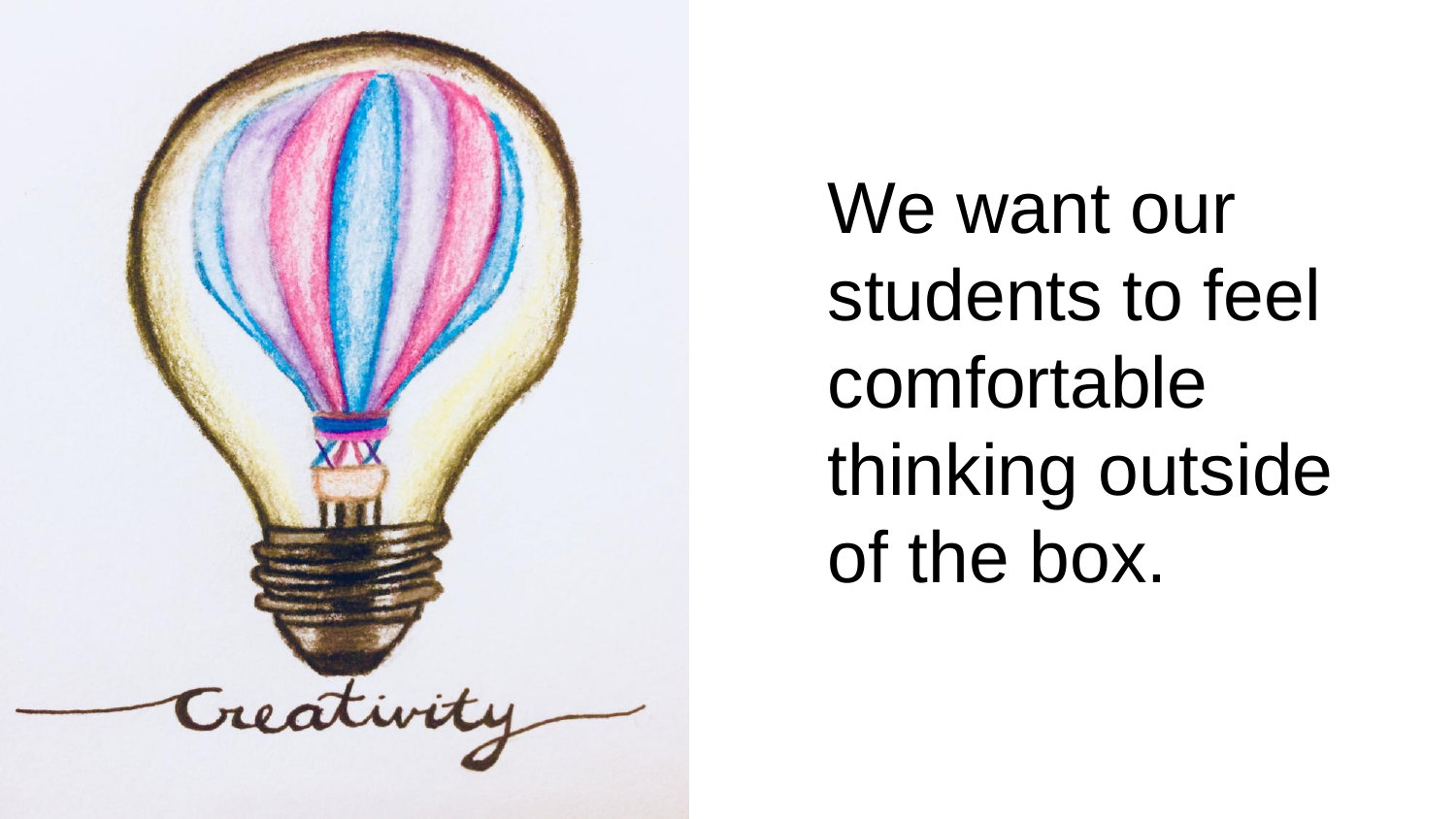

• How about a new creative challenge? ● Let's get in pairs. • Get one bag of bricks per pair.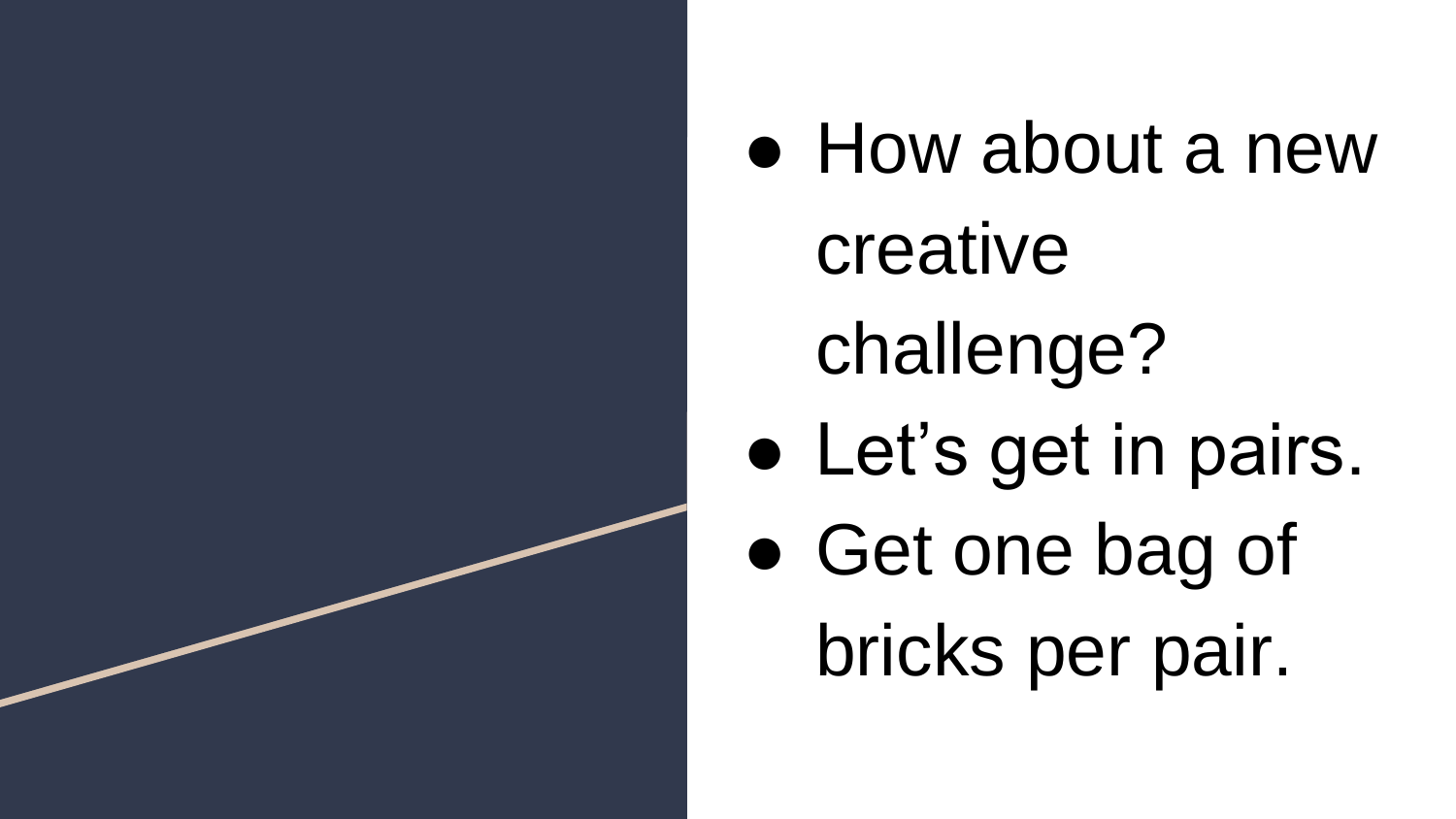

- Pour your bricks on the table.
- Each of you choose 10
	- bricks.
- Place the rest in the bag.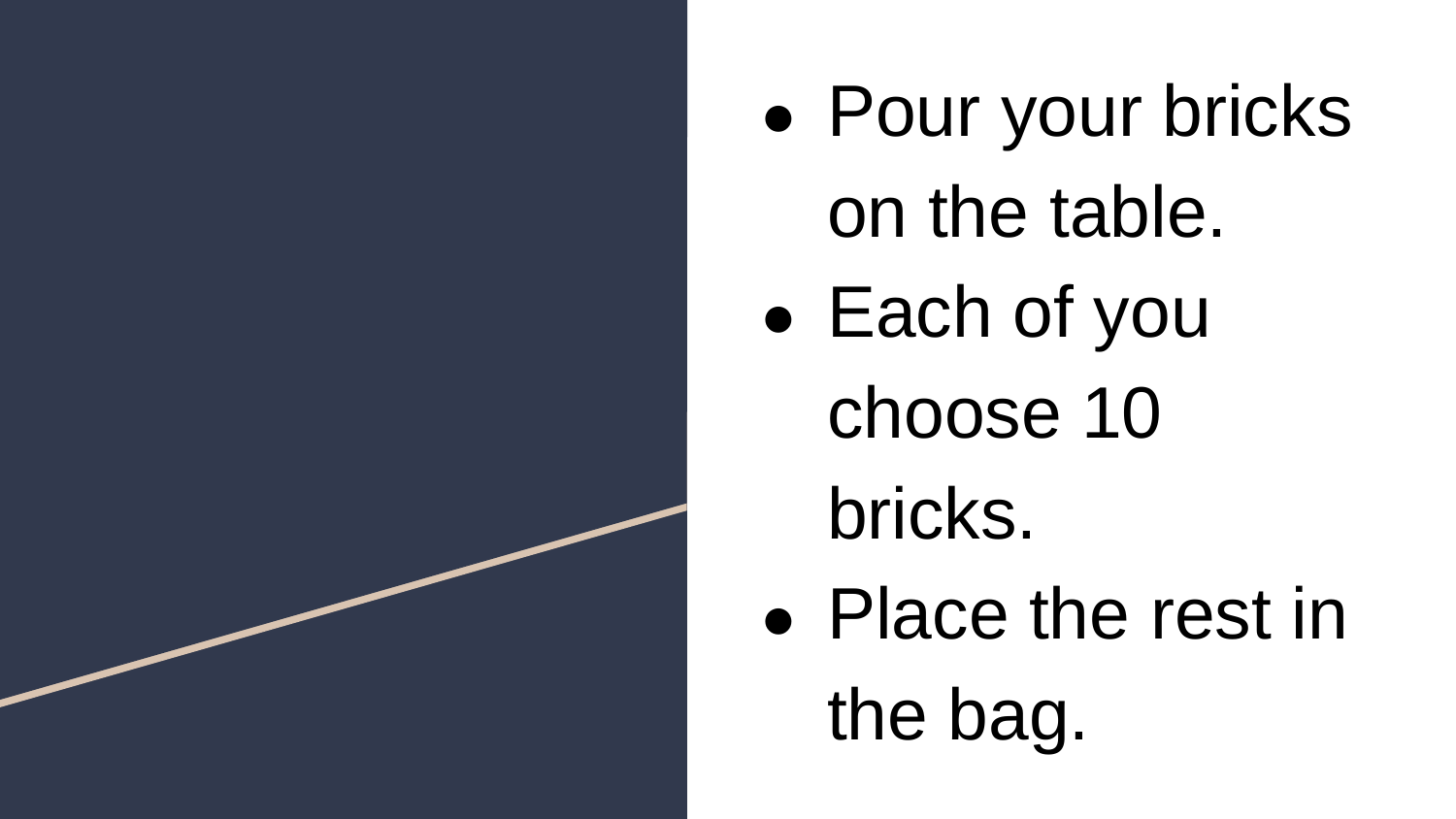

- Working together, build a tree.
- Use only the 20
	- bricks the two of
		- you chose.
- You have 3 minutes.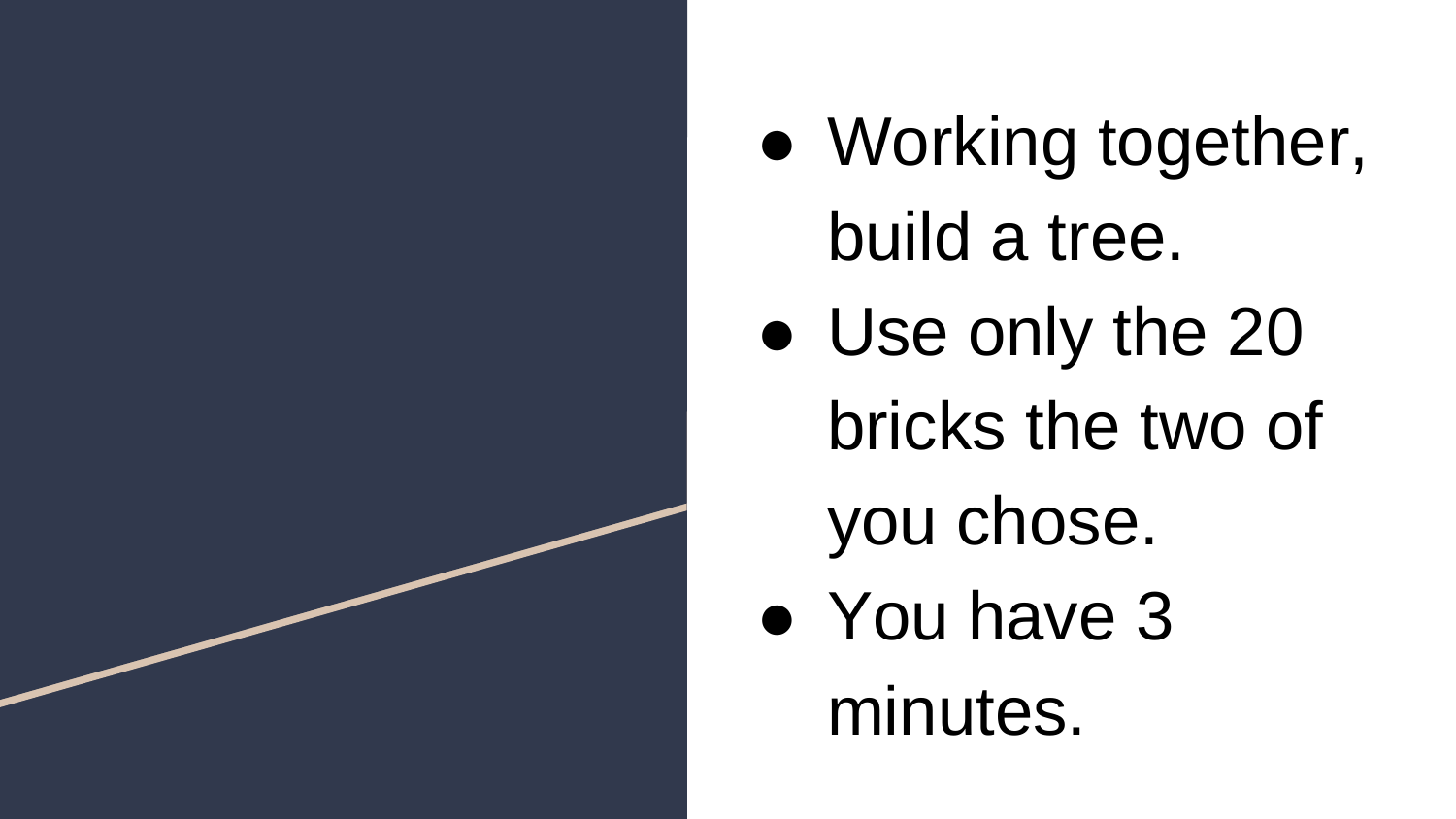

- Time to share.
- Hold up your trees.
- Would you have chosen differently if you had known what you were going to build?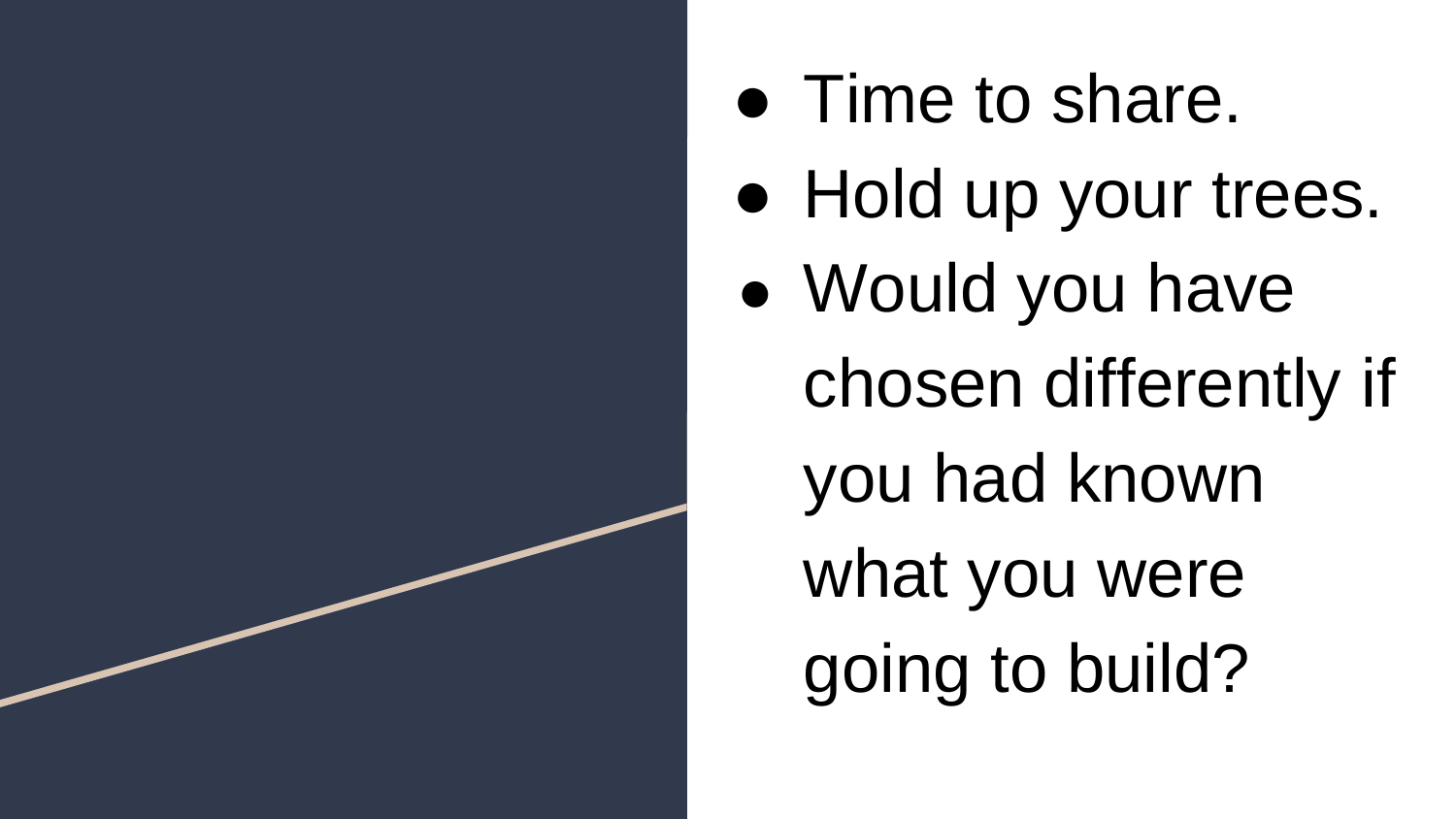#### You used your brain!

emotional regulation and the self-regulation **long-term memory attention** mental imagery systems thinking executive functioning visual perception imitation **cognitive flexibility** perspective-taking example assessment self-efficacy visual search search symbolic symbolic symbolic symbolic symbolic symbolic symbolic symbolic symbolic symbolic symbolic symbolic symbolic symbolic symbolic symbolic symbolic symbolic symbolic symbolic symboli representation **kinesthetic awareness** spatial visualization sensory-motor skills mental rotation working memory spatial abilities and the motor skills short-term memory and adaptive social function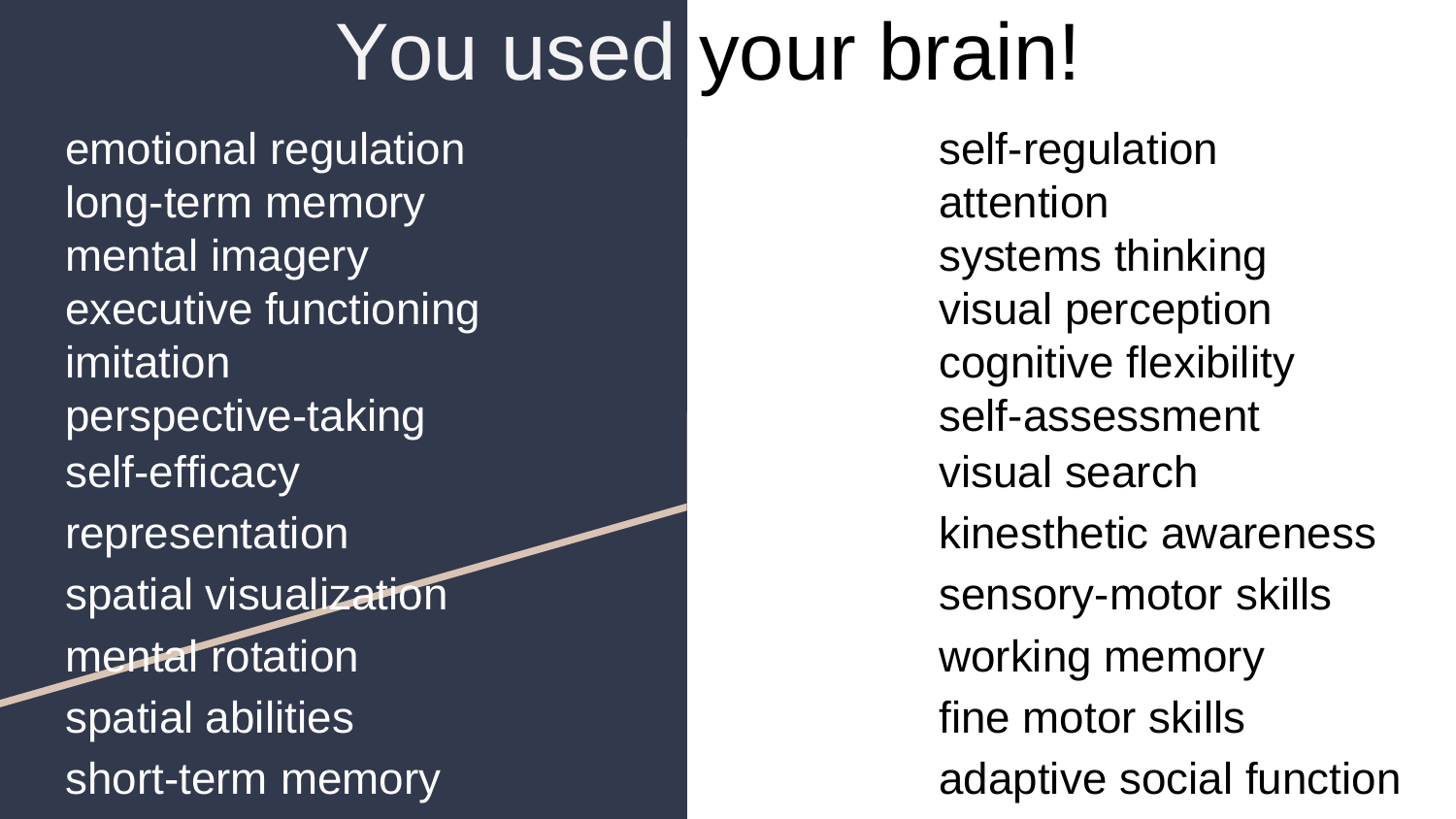### "Play is the highest form of research."

#### ~Albert Einstein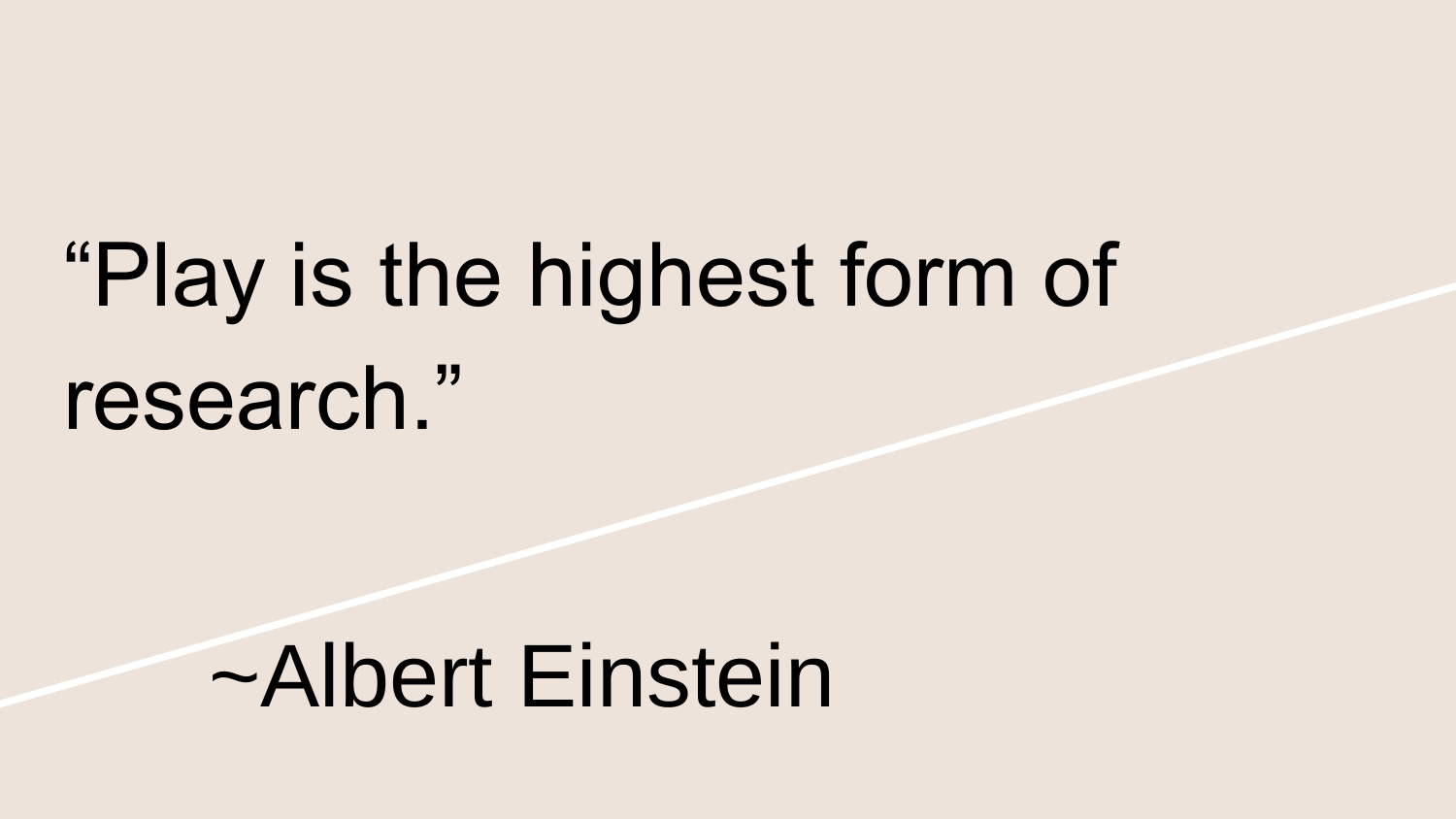It's not enough for our students to be problem solvers; they must be problem finders that possess the skills needed to solve the complex problems they will face.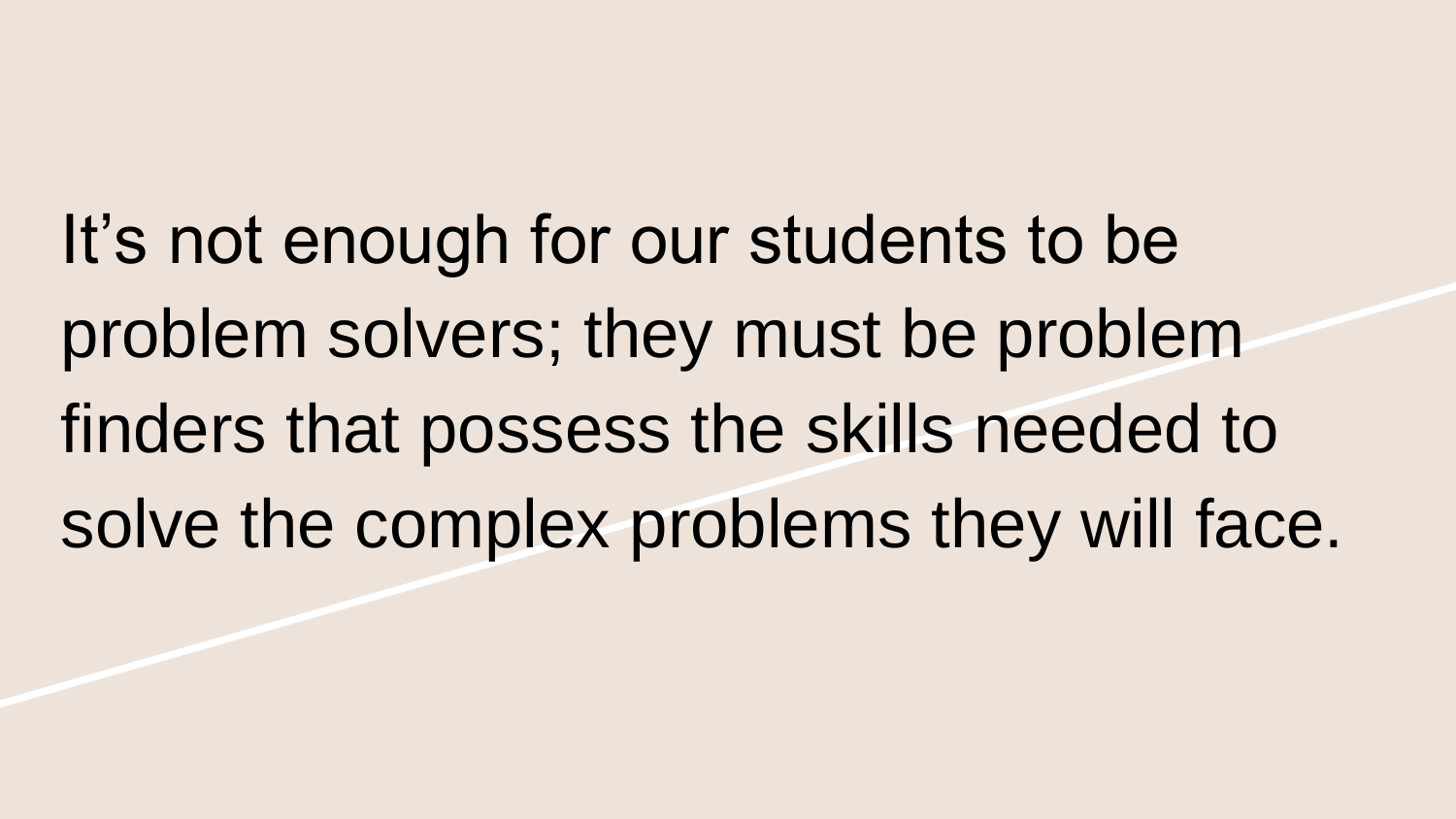How will your classroom evolve toward cultivating more creativity in order to allow your students to develop into the problem solvers and problem finders of tomorrow? Take a few minutes and brainstorm at your table.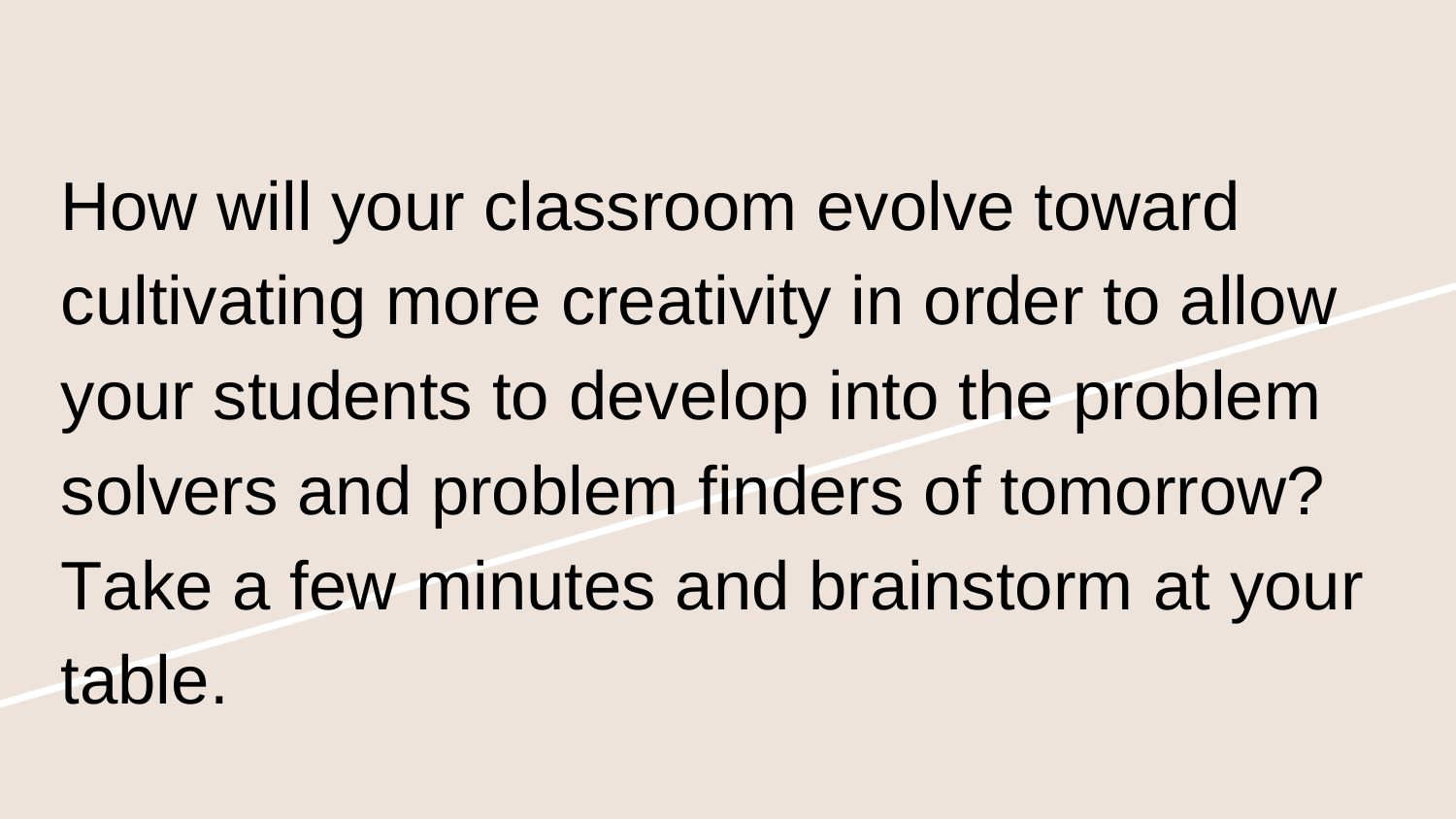# Everbody is a genius.

But if you judge a fish by its ability to climb a tree, it will live its whole life believing that it is stupid.